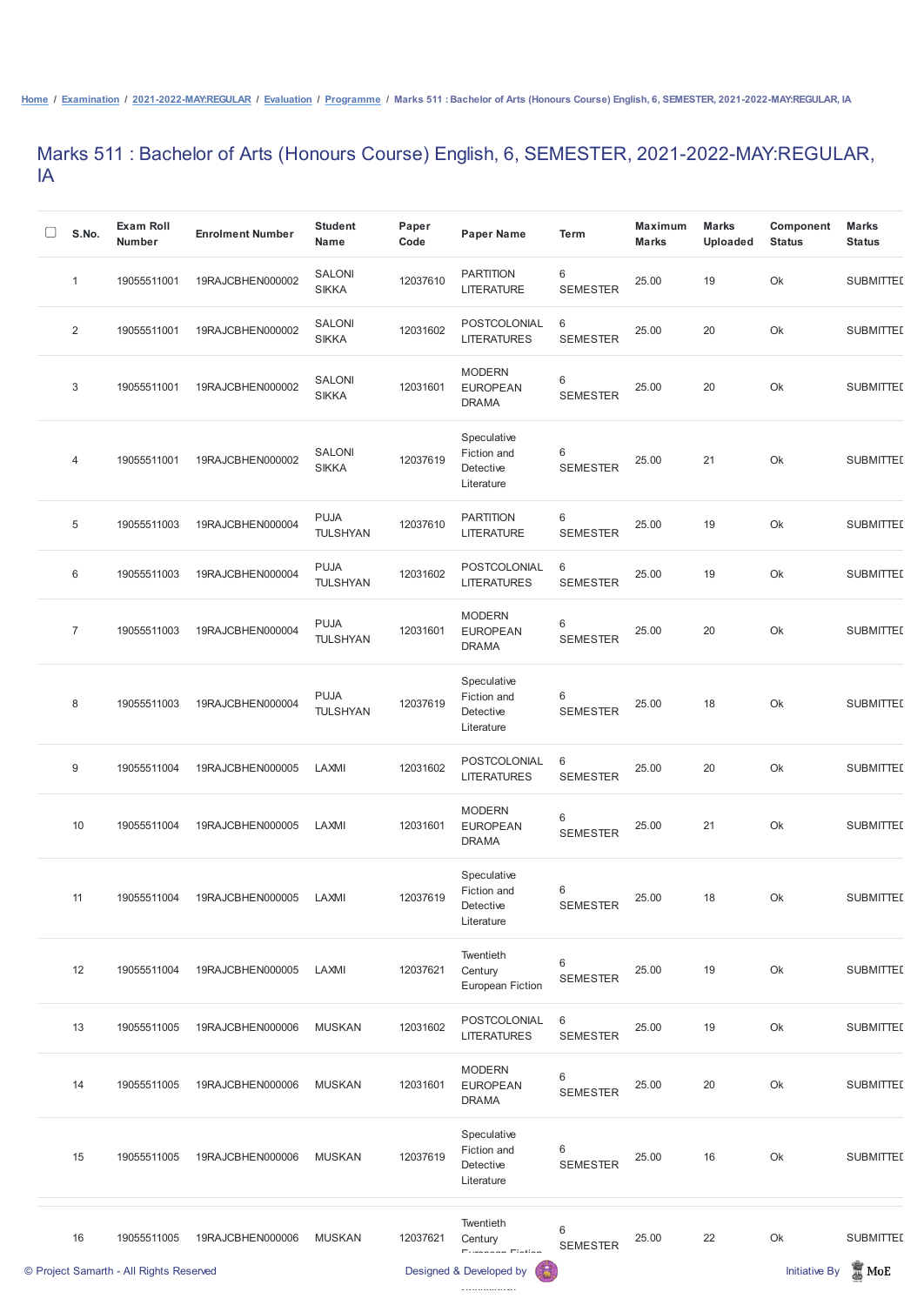| 17 | 19055511006 | 19RAJCBHEN000007 | <b>POOJA</b>                       | 12037619 | Upuuuluu<br>Fiction and<br>Detective<br>Literature    | 6<br><b>SEMESTER</b>              | 25.00 | 18 | Ok | <b>SUBMITTED</b> |
|----|-------------|------------------|------------------------------------|----------|-------------------------------------------------------|-----------------------------------|-------|----|----|------------------|
| 18 | 19055511006 | 19RAJCBHEN000007 | <b>POOJA</b>                       | 12037621 | Twentieth<br>Century<br><b>European Fiction</b>       | 6<br><b>SEMESTER</b>              | 25.00 | 18 | Ok | <b>SUBMITTED</b> |
| 19 | 19055511006 | 19RAJCBHEN000007 | <b>POOJA</b>                       | 12031602 | POSTCOLONIAL<br><b>LITERATURES</b>                    | $6\phantom{1}$<br><b>SEMESTER</b> | 25.00 | 18 | Ok | <b>SUBMITTED</b> |
| 20 | 19055511006 | 19RAJCBHEN000007 | <b>POOJA</b>                       | 12031601 | <b>MODERN</b><br><b>EUROPEAN</b><br><b>DRAMA</b>      | 6<br><b>SEMESTER</b>              | 25.00 | 20 | Ok | <b>SUBMITTED</b> |
| 21 | 19055511007 | 19RAJCBHEN000008 | <b>DHRUV</b><br><b>MALHOTRA</b>    | 12031602 | POSTCOLONIAL<br><b>LITERATURES</b>                    | 6<br><b>SEMESTER</b>              | 25.00 | 22 | Ok | <b>SUBMITTED</b> |
| 22 | 19055511007 | 19RAJCBHEN000008 | <b>DHRUV</b><br><b>MALHOTRA</b>    | 12031601 | <b>MODERN</b><br><b>EUROPEAN</b><br><b>DRAMA</b>      | 6<br><b>SEMESTER</b>              | 25.00 | 22 | Ok | <b>SUBMITTED</b> |
| 23 | 19055511007 | 19RAJCBHEN000008 | <b>DHRUV</b><br><b>MALHOTRA</b>    | 12037619 | Speculative<br>Fiction and<br>Detective<br>Literature | 6<br><b>SEMESTER</b>              | 25.00 | 23 | Ok | <b>SUBMITTED</b> |
| 24 | 19055511007 | 19RAJCBHEN000008 | <b>DHRUV</b><br><b>MALHOTRA</b>    | 12037621 | Twentieth<br>Century<br><b>European Fiction</b>       | 6<br><b>SEMESTER</b>              | 25.00 | 21 | Ok | <b>SUBMITTED</b> |
| 25 | 19055511008 | 19RAJCBHEN000009 | <b>SAKSHAM</b><br><b>CHOUDHARY</b> | 12037610 | <b>PARTITION</b><br><b>LITERATURE</b>                 | 6<br><b>SEMESTER</b>              | 25.00 | 22 | Ok | <b>SUBMITTED</b> |
| 26 | 19055511008 | 19RAJCBHEN000009 | <b>SAKSHAM</b><br><b>CHOUDHARY</b> | 12031602 | POSTCOLONIAL<br><b>LITERATURES</b>                    | $6\phantom{1}$<br><b>SEMESTER</b> | 25.00 | 22 | Ok | <b>SUBMITTED</b> |
| 27 | 19055511008 | 19RAJCBHEN000009 | <b>SAKSHAM</b><br><b>CHOUDHARY</b> | 12031601 | <b>MODERN</b><br><b>EUROPEAN</b><br><b>DRAMA</b>      | 6<br><b>SEMESTER</b>              | 25.00 | 21 | Ok | <b>SUBMITTED</b> |
| 28 | 19055511008 | 19RAJCBHEN000009 | <b>SAKSHAM</b><br><b>CHOUDHARY</b> | 12037619 | Speculative<br>Fiction and<br>Detective<br>Literature | 6<br><b>SEMESTER</b>              | 25.00 | 22 | Ok | <b>SUBMITTED</b> |
| 29 | 19055511009 | 19RAJCBHEN000010 | <b>DEEPANSHU</b><br>YADAV          | 12031602 | POSTCOLONIAL<br><b>LITERATURES</b>                    | $6\phantom{1}$<br><b>SEMESTER</b> | 25.00 | 19 | Ok | <b>SUBMITTED</b> |
| 30 | 19055511009 | 19RAJCBHEN000010 | <b>DEEPANSHU</b><br>YADAV          | 12031601 | <b>MODERN</b><br><b>EUROPEAN</b><br><b>DRAMA</b>      | 6<br><b>SEMESTER</b>              | 25.00 | 19 | Ok | <b>SUBMITTED</b> |
| 31 | 19055511009 | 19RAJCBHEN000010 | <b>DEEPANSHU</b><br>YADAV          | 12037619 | Speculative<br>Fiction and<br>Detective<br>Literature | 6<br><b>SEMESTER</b>              | 25.00 | 18 | Ok | <b>SUBMITTED</b> |
| 32 | 19055511009 | 19RAJCBHEN000010 | <b>DEEPANSHU</b><br>YADAV          | 12037621 | Twentieth<br>Century<br>European Fiction              | 6<br><b>SEMESTER</b>              | 25.00 | 19 | Ok | <b>SUBMITTED</b> |
| 33 | 19055511010 | 19RAJCBHEN000011 | <b>ABHISHEK</b><br><b>JOSHI</b>    | 12031602 | POSTCOLONIAL<br><b>LITERATURES</b>                    | $6\phantom{1}$<br><b>SEMESTER</b> | 25.00 | 21 | Ok | <b>SUBMITTED</b> |
| 34 | 19055511010 | 19RAJCBHEN000011 | <b>ABHISHEK</b><br><b>JOSHI</b>    | 12031601 | <b>MODERN</b><br><b>EUROPEAN</b><br><b>DRAMA</b>      | 6<br><b>SEMESTER</b>              | 25.00 | 19 | Ok | <b>SUBMITTED</b> |

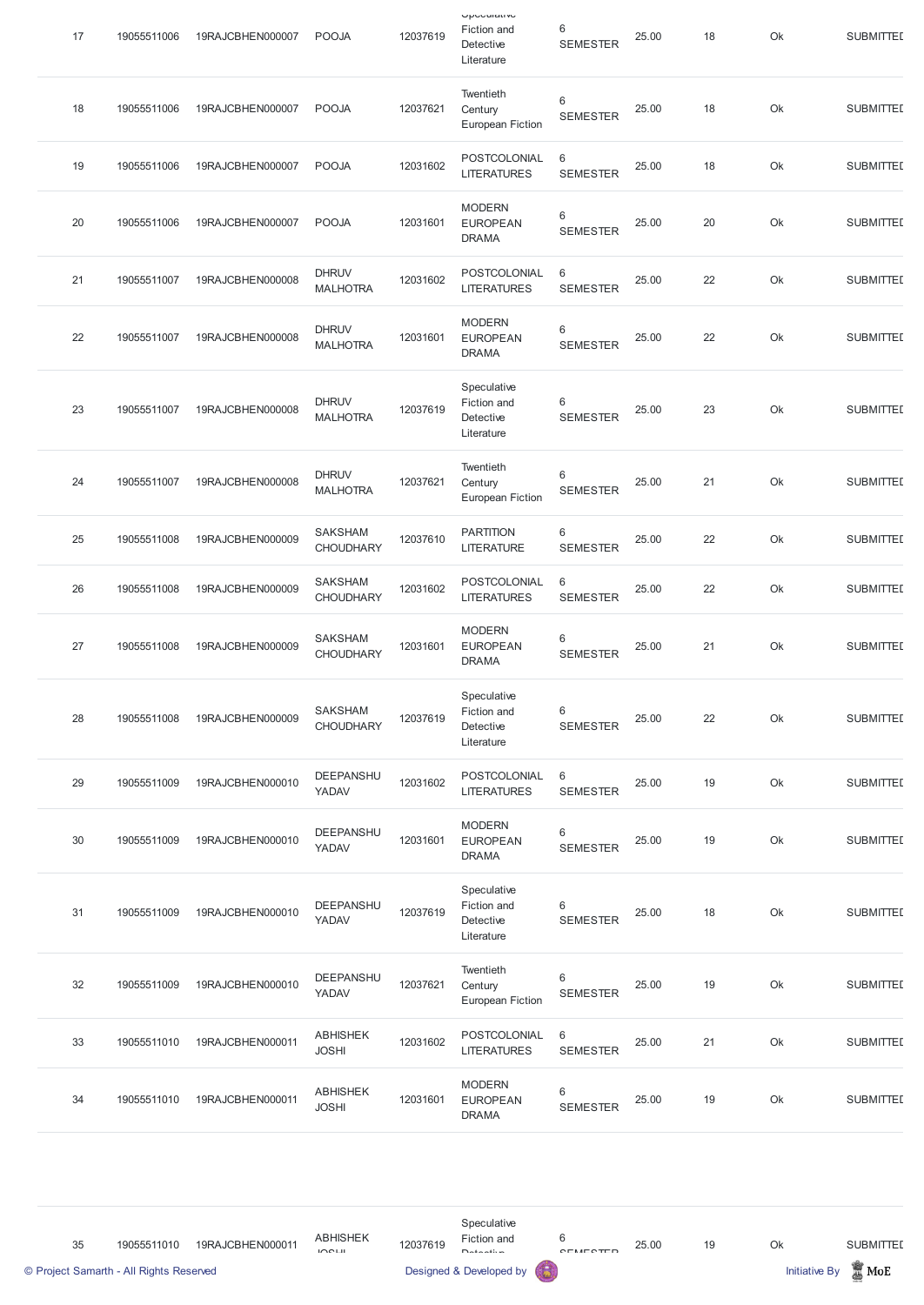| © Project Samarth - All Rights Reserved |             |                           |                                 |          | Designed & Developed by<br>63                         |                                    |       |    | <b>Initiative By</b> | $\mathbb Z$ MoE  |
|-----------------------------------------|-------------|---------------------------|---------------------------------|----------|-------------------------------------------------------|------------------------------------|-------|----|----------------------|------------------|
| 54                                      | 19055511015 | 19RAJCBHEN000017          | <b>SHANTI DEVI</b>              | 12031602 | POSTCOLONIAL<br><b>LITERATURES</b>                    | $6\phantom{1}6$<br><b>SEMESTER</b> | 25.00 | 20 | Ok                   | <b>SUBMITTED</b> |
| 53                                      | 19055511015 | 19RAJCBHEN000017          | <b>SHANTI DEVI</b>              | 12037610 | <b>PARTITION</b><br><b>LITERATURE</b>                 | 6<br><b>SEMESTER</b>               | 25.00 | 18 | Ok                   | <b>SUBMITTED</b> |
| 52                                      | 19055511014 | 19RAJCBHEN000015          | <b>DEVINDER</b>                 | 12037621 | Twentieth<br>Century<br><b>European Fiction</b>       | $\,6$<br><b>SEMESTER</b>           | 25.00 | 18 | Ok                   | <b>SUBMITTED</b> |
| 51                                      | 19055511014 | 19RAJCBHEN000015 DEVINDER |                                 | 12037619 | Speculative<br>Fiction and<br>Detective<br>Literature | 6<br><b>SEMESTER</b>               | 25.00 | 15 | Ok                   | <b>SUBMITTED</b> |
| 50                                      | 19055511014 | 19RAJCBHEN000015          | <b>DEVINDER</b>                 | 12031601 | <b>MODERN</b><br><b>EUROPEAN</b><br><b>DRAMA</b>      | 6<br><b>SEMESTER</b>               | 25.00 | 19 | Ok                   | <b>SUBMITTED</b> |
| 49                                      | 19055511014 | 19RAJCBHEN000015          | <b>DEVINDER</b>                 | 12031602 | POSTCOLONIAL<br><b>LITERATURES</b>                    | 6<br><b>SEMESTER</b>               | 25.00 | 18 | Ok                   | <b>SUBMITTED</b> |
| 48                                      | 19055511013 | 19RAJCBHEN000014          | SANDEEP                         | 12037621 | Twentieth<br>Century<br><b>European Fiction</b>       | $\,6$<br><b>SEMESTER</b>           | 25.00 | 18 | Ok                   | <b>SUBMITTED</b> |
| 47                                      | 19055511013 | 19RAJCBHEN000014          | SANDEEP                         | 12037619 | Speculative<br>Fiction and<br>Detective<br>Literature | 6<br><b>SEMESTER</b>               | 25.00 | 18 | Ok                   | <b>SUBMITTED</b> |
| 46                                      | 19055511013 | 19RAJCBHEN000014          | SANDEEP                         | 12031601 | <b>MODERN</b><br><b>EUROPEAN</b><br><b>DRAMA</b>      | $\,6\,$<br><b>SEMESTER</b>         | 25.00 | 19 | Ok                   | <b>SUBMITTED</b> |
| 45                                      | 19055511013 | 19RAJCBHEN000014          | SANDEEP                         | 12031602 | POSTCOLONIAL<br><b>LITERATURES</b>                    | 6<br><b>SEMESTER</b>               | 25.00 | 20 | Ok                   | <b>SUBMITTED</b> |
| 44                                      | 19055511012 | 19RAJCBHEN000013          | <b>SHUBHAM</b><br><b>MISHRA</b> | 12037621 | Twentieth<br>Century<br><b>European Fiction</b>       | $\,6\,$<br><b>SEMESTER</b>         | 25.00 | 21 | Ok                   | <b>SUBMITTED</b> |
| 43                                      | 19055511012 | 19RAJCBHEN000013          | <b>SHUBHAM</b><br><b>MISHRA</b> | 12037619 | Speculative<br>Fiction and<br>Detective<br>Literature | 6<br><b>SEMESTER</b>               | 25.00 | 23 | Ok                   | <b>SUBMITTED</b> |
| 42                                      | 19055511012 | 19RAJCBHEN000013          | SHUBHAM<br><b>MISHRA</b>        | 12031601 | <b>MODERN</b><br><b>EUROPEAN</b><br><b>DRAMA</b>      | $\,6$<br><b>SEMESTER</b>           | 25.00 | 22 | Ok                   | <b>SUBMITTED</b> |
| 41                                      | 19055511012 | 19RAJCBHEN000013          | <b>SHUBHAM</b><br><b>MISHRA</b> | 12031602 | POSTCOLONIAL<br><b>LITERATURES</b>                    | $6\phantom{1}6$<br><b>SEMESTER</b> | 25.00 | 22 | Ok                   | <b>SUBMITTED</b> |
| 40                                      | 19055511011 | 19RAJCBHEN000012          | <b>ROHAN NEGI</b>               | 12037621 | Twentieth<br>Century<br><b>European Fiction</b>       | $\,6$<br><b>SEMESTER</b>           | 25.00 | 19 | Ok                   | <b>SUBMITTED</b> |
| 39                                      | 19055511011 | 19RAJCBHEN000012          | <b>ROHAN NEGI</b>               | 12037619 | Speculative<br>Fiction and<br>Detective<br>Literature | 6<br><b>SEMESTER</b>               | 25.00 | 16 | Ok                   | <b>SUBMITTED</b> |
| 38                                      | 19055511011 | 19RAJCBHEN000012          | <b>ROHAN NEGI</b>               | 12031601 | <b>MODERN</b><br><b>EUROPEAN</b><br><b>DRAMA</b>      | 6<br><b>SEMESTER</b>               | 25.00 | 17 | Ok                   | <b>SUBMITTED</b> |
| 37                                      | 19055511011 | 19RAJCBHEN000012          | <b>ROHAN NEGI</b>               | 12031602 | POSTCOLONIAL<br><b>LITERATURES</b>                    | $\,6\,$<br><b>SEMESTER</b>         | 25.00 | 18 | Ok                   | <b>SUBMITTED</b> |
| 36                                      | 19055511010 | 19RAJCBHEN000011          | <b>ABHISHEK</b><br><b>JOSHI</b> | 12037621 | Twentieth<br>Century<br><b>European Fiction</b>       | 6<br><b>SEMESTER</b>               | 25.00 | 20 | Ok                   | <b>SUBMITTED</b> |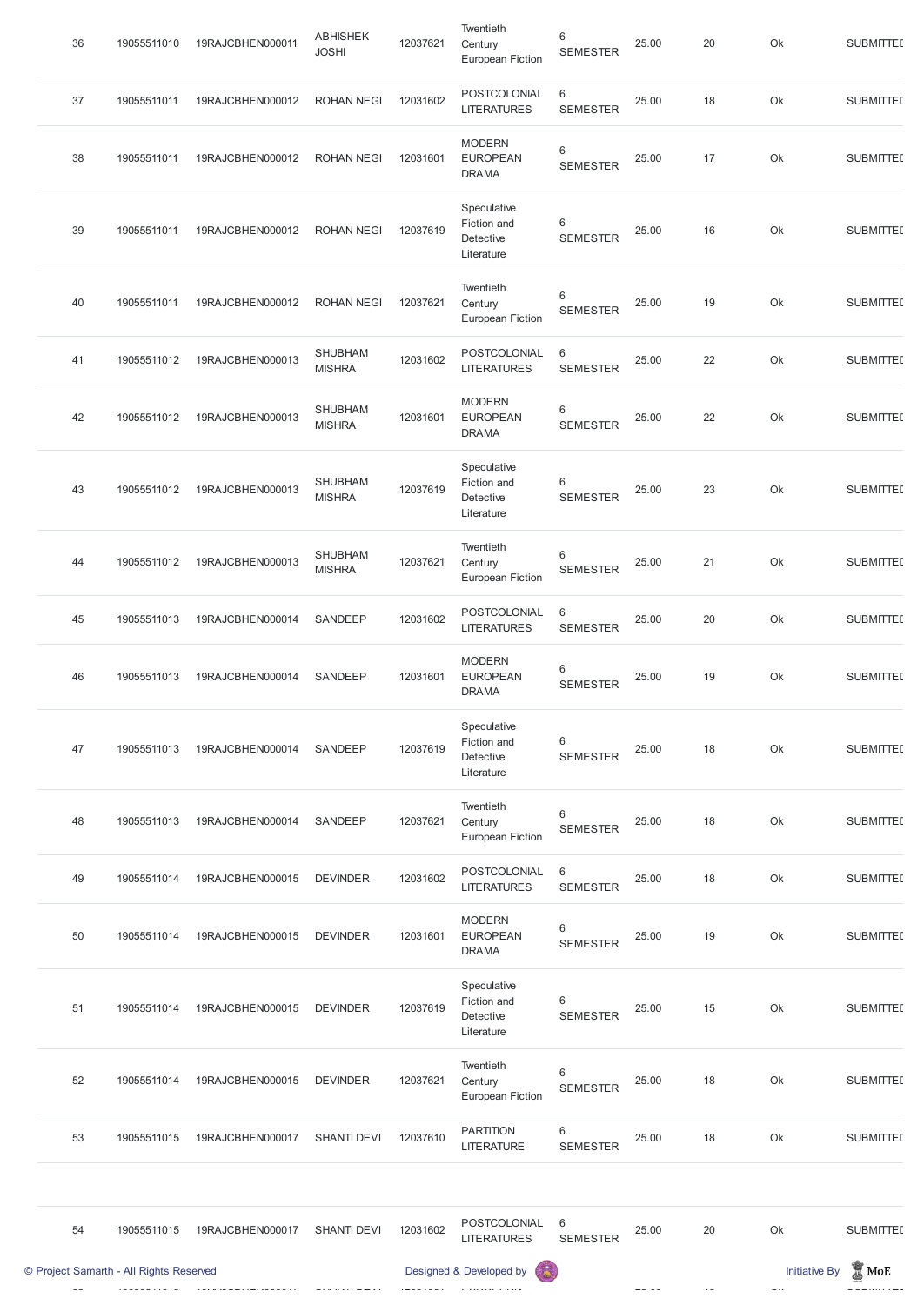|    |                                         |                  |                                |          | $\cup$ $\cup$ $\cup$ $\cup$ $\cup$<br><b>DRAMA</b>    | <b>SEMESTER</b>                    |       |             |                      |                  |
|----|-----------------------------------------|------------------|--------------------------------|----------|-------------------------------------------------------|------------------------------------|-------|-------------|----------------------|------------------|
| 56 | 19055511015                             | 19RAJCBHEN000017 | <b>SHANTI DEVI</b>             | 12037619 | Speculative<br>Fiction and<br>Detective<br>Literature | 6<br><b>SEMESTER</b>               | 25.00 | 18          | Ok                   | <b>SUBMITTED</b> |
| 57 | 19055511016                             | 19RAJCBHEN000018 | PREETI<br><b>KUMARI</b>        | 12031602 | POSTCOLONIAL<br><b>LITERATURES</b>                    | 6<br><b>SEMESTER</b>               | 25.00 | 18          | Ok                   | <b>SUBMITTED</b> |
| 58 | 19055511016                             | 19RAJCBHEN000018 | PREETI<br><b>KUMARI</b>        | 12031601 | <b>MODERN</b><br><b>EUROPEAN</b><br><b>DRAMA</b>      | 6<br><b>SEMESTER</b>               | 25.00 | 18          | Ok                   | <b>SUBMITTED</b> |
| 59 | 19055511016                             | 19RAJCBHEN000018 | PREETI<br><b>KUMARI</b>        | 12037619 | Speculative<br>Fiction and<br>Detective<br>Literature | 6<br><b>SEMESTER</b>               | 25.00 | 19          | Ok                   | <b>SUBMITTED</b> |
| 60 | 19055511016                             | 19RAJCBHEN000018 | PREETI<br><b>KUMARI</b>        | 12037621 | Twentieth<br>Century<br><b>European Fiction</b>       | $\,6$<br><b>SEMESTER</b>           | 25.00 | 16          | Ok                   | <b>SUBMITTED</b> |
| 61 | 19055511017                             | ERN19055511017   | <b>AKSHAT JAIN</b>             | 12031602 | POSTCOLONIAL<br><b>LITERATURES</b>                    | $6\phantom{1}6$<br><b>SEMESTER</b> | 25.00 | $\mathbf 0$ | Ok                   | <b>SUBMITTED</b> |
| 62 | 19055511017                             | ERN19055511017   | <b>AKSHAT JAIN</b>             | 12031601 | <b>MODERN</b><br><b>EUROPEAN</b><br><b>DRAMA</b>      | $6\,$<br><b>SEMESTER</b>           | 25.00 | 19          | Ok                   | <b>SUBMITTED</b> |
| 63 | 19055511017                             | ERN19055511017   | <b>AKSHAT JAIN</b>             | 12037619 | Speculative<br>Fiction and<br>Detective<br>Literature | 6<br><b>SEMESTER</b>               | 25.00 | 19          | Ok                   | <b>SUBMITTED</b> |
| 64 | 19055511017                             | ERN19055511017   | <b>AKSHAT JAIN</b>             | 12037621 | Twentieth<br>Century<br><b>European Fiction</b>       | $\,6$<br><b>SEMESTER</b>           | 25.00 | $\mathsf 0$ | Ok                   | <b>SUBMITTED</b> |
| 65 | 19055511018                             | 19RAJCBHEN000020 | <b>ARCHIT</b><br><b>LOHUMI</b> | 12031602 | POSTCOLONIAL<br><b>LITERATURES</b>                    | 6<br><b>SEMESTER</b>               | 25.00 | 23          | Ok                   | <b>SUBMITTED</b> |
| 66 | 19055511018                             | 19RAJCBHEN000020 | <b>ARCHIT</b><br><b>LOHUMI</b> | 12031601 | <b>MODERN</b><br><b>EUROPEAN</b><br><b>DRAMA</b>      | 6<br><b>SEMESTER</b>               | 25.00 | 23          | Ok                   | <b>SUBMITTED</b> |
| 67 | 19055511018                             | 19RAJCBHEN000020 | <b>ARCHIT</b><br><b>LOHUMI</b> | 12037619 | Speculative<br>Fiction and<br>Detective<br>Literature | 6<br><b>SEMESTER</b>               | 25.00 | 23          | Ok                   | <b>SUBMITTED</b> |
| 68 | 19055511018                             | 19RAJCBHEN000020 | <b>ARCHIT</b><br><b>LOHUMI</b> | 12037621 | Twentieth<br>Century<br><b>European Fiction</b>       | $\,6\,$<br><b>SEMESTER</b>         | 25.00 | 23          | Ok                   | <b>SUBMITTED</b> |
| 69 | 19055511019                             | 2230             | PREETI<br><b>KUMAR</b>         | 12037610 | <b>PARTITION</b><br><b>LITERATURE</b>                 | $\,6$<br><b>SEMESTER</b>           | 25.00 | 17          | Ok                   | <b>SUBMITTED</b> |
| 70 | 19055511019                             | 2230             | PREETI<br><b>KUMAR</b>         | 12031602 | POSTCOLONIAL<br><b>LITERATURES</b>                    | 6<br><b>SEMESTER</b>               | 25.00 | 18          | Ok                   | <b>SUBMITTED</b> |
| 71 | 19055511019                             | 2230             | PREETI<br><b>KUMAR</b>         | 12031601 | <b>MODERN</b><br><b>EUROPEAN</b><br><b>DRAMA</b>      | 6<br><b>SEMESTER</b>               | 25.00 | 20          | Ok                   | <b>SUBMITTED</b> |
| 72 | 19055511019                             | 2230             | PREETI<br><b>KUMAR</b>         | 12037621 | Twentieth<br>Century<br><b>European Fiction</b>       | $\,6$<br><b>SEMESTER</b>           | 25.00 | 17          | Ok                   | <b>SUBMITTED</b> |
| 73 | 19055511020                             | 19RAJCBHEN000022 | <b>SAKSHI</b>                  | 12031602 | POSTCOLONIAL<br><b>LITERATURES</b>                    | $\,6$<br><b>SEMESTER</b>           | 25.00 | 18          | Ok                   | <b>SUBMITTED</b> |
| 74 | 19055511020                             | 19RAJCBHEN000022 | <b>SAKSHI</b>                  | 12031601 | <b>MODERN</b><br><b>EUROPEAN</b><br><b>DDAMA</b>      | 6<br><b>SEMESTER</b>               | 25.00 | 22          | Ok                   | <b>SUBMITTED</b> |
|    | © Project Samarth - All Rights Reserved |                  |                                |          | Designed & Developed by<br>偈                          |                                    |       |             | <b>Initiative By</b> | $\mathbb Z$ MoE  |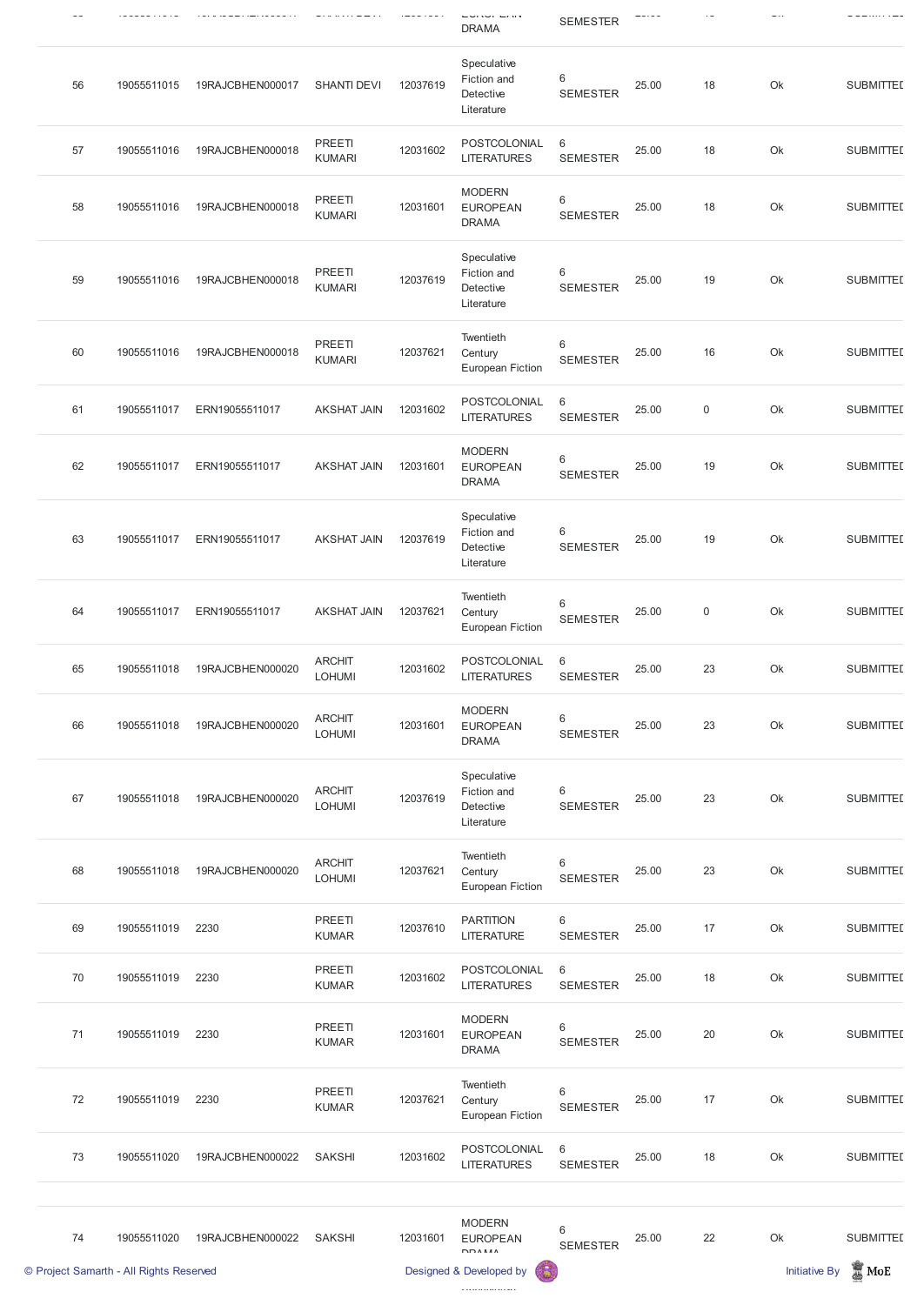| 75 | 19055511020 | 19RAJCBHEN000022 | <b>SAKSHI</b>                    | 12037619 | Upouulunu<br>Fiction and<br>Detective<br>Literature   | 6<br><b>SEMESTER</b>               | 25.00 | 19 | Ok | <b>SUBMITTED</b> |
|----|-------------|------------------|----------------------------------|----------|-------------------------------------------------------|------------------------------------|-------|----|----|------------------|
| 76 | 19055511020 | 19RAJCBHEN000022 | <b>SAKSHI</b>                    | 12037621 | Twentieth<br>Century<br><b>European Fiction</b>       | $\,6\,$<br><b>SEMESTER</b>         | 25.00 | 19 | Ok | <b>SUBMITTED</b> |
| 77 | 19055511021 | ERN19055511021   | <b>ALMAS</b>                     | 12031602 | POSTCOLONIAL<br><b>LITERATURES</b>                    | $6\,$<br><b>SEMESTER</b>           | 25.00 | 17 | Ok | <b>SUBMITTED</b> |
| 78 | 19055511021 | ERN19055511021   | <b>ALMAS</b>                     | 12031601 | <b>MODERN</b><br><b>EUROPEAN</b><br><b>DRAMA</b>      | $\,6\,$<br><b>SEMESTER</b>         | 25.00 | 18 | Ok | <b>SUBMITTED</b> |
| 79 | 19055511021 | ERN19055511021   | <b>ALMAS</b>                     | 12037619 | Speculative<br>Fiction and<br>Detective<br>Literature | 6<br><b>SEMESTER</b>               | 25.00 | 17 | Ok | <b>SUBMITTED</b> |
| 80 | 19055511021 | ERN19055511021   | <b>ALMAS</b>                     | 12037621 | Twentieth<br>Century<br><b>European Fiction</b>       | $\,6\,$<br><b>SEMESTER</b>         | 25.00 | 20 | Ok | <b>SUBMITTED</b> |
| 81 | 19055511022 | 19RAJCBHEN000025 | <b>ANANYA</b><br><b>KHOSLA</b>   | 12031602 | POSTCOLONIAL<br><b>LITERATURES</b>                    | $6\,$<br><b>SEMESTER</b>           | 25.00 | 19 | Ok | <b>SUBMITTED</b> |
| 82 | 19055511022 | 19RAJCBHEN000025 | <b>ANANYA</b><br><b>KHOSLA</b>   | 12031601 | <b>MODERN</b><br><b>EUROPEAN</b><br><b>DRAMA</b>      | $6\,$<br><b>SEMESTER</b>           | 25.00 | 20 | Ok | <b>SUBMITTED</b> |
| 83 | 19055511022 | 19RAJCBHEN000025 | <b>ANANYA</b><br><b>KHOSLA</b>   | 12037619 | Speculative<br>Fiction and<br>Detective<br>Literature | $6\,$<br><b>SEMESTER</b>           | 25.00 | 18 | Ok | <b>SUBMITTED</b> |
| 84 | 19055511022 | 19RAJCBHEN000025 | <b>ANANYA</b><br><b>KHOSLA</b>   | 12037621 | Twentieth<br>Century<br><b>European Fiction</b>       | $\,6\,$<br><b>SEMESTER</b>         | 25.00 | 19 | Ok | <b>SUBMITTED</b> |
| 85 | 19055511023 | 19RAJCBHEN000027 | <b>ANAMIKA</b><br><b>KUMARI</b>  | 12037610 | <b>PARTITION</b><br><b>LITERATURE</b>                 | $6\,$<br><b>SEMESTER</b>           | 25.00 | 19 | Ok | <b>SUBMITTED</b> |
| 86 | 19055511023 | 19RAJCBHEN000027 | <b>ANAMIKA</b><br><b>KUMARI</b>  | 12031602 | POSTCOLONIAL<br><b>LITERATURES</b>                    | $6\,$<br><b>SEMESTER</b>           | 25.00 | 20 | Ok | <b>SUBMITTED</b> |
| 87 | 19055511023 | 19RAJCBHEN000027 | <b>ANAMIKA</b><br><b>KUMARI</b>  | 12031601 | <b>MODERN</b><br><b>EUROPEAN</b><br><b>DRAMA</b>      | $6\phantom{1}6$<br><b>SEMESTER</b> | 25.00 | 19 | Ok | <b>SUBMITTED</b> |
| 88 | 19055511023 | 19RAJCBHEN000027 | <b>ANAMIKA</b><br><b>KUMARI</b>  | 12037621 | Twentieth<br>Century<br><b>European Fiction</b>       | $\,6\,$<br><b>SEMESTER</b>         | 25.00 | 20 | Ok | <b>SUBMITTED</b> |
| 89 | 19055511024 | 19RAJCBHEN000028 | <b>HARSHITA</b><br><b>PATHAK</b> | 12037610 | <b>PARTITION</b><br><b>LITERATURE</b>                 | $6\phantom{1}6$<br><b>SEMESTER</b> | 25.00 | 20 | Ok | <b>SUBMITTED</b> |
| 90 | 19055511024 | 19RAJCBHEN000028 | <b>HARSHITA</b><br><b>PATHAK</b> | 12031602 | POSTCOLONIAL<br><b>LITERATURES</b>                    | $\,6\,$<br><b>SEMESTER</b>         | 25.00 | 21 | Ok | <b>SUBMITTED</b> |

|    | © Project Samarth - All Rights Reserved |                  |                                  |          | 6<br>Designed & Developed by                     |                          |       |    | <b>Initiative By</b> | $\frac{1}{20}$ MoE |
|----|-----------------------------------------|------------------|----------------------------------|----------|--------------------------------------------------|--------------------------|-------|----|----------------------|--------------------|
| 94 | 19055511025                             | 19RAJCBHEN000029 | <b>TULSI</b>                     | 12031601 | <b>MODERN</b><br><b>EUROPEAN</b><br><b>DDAMA</b> | 6<br><b>SEMESTER</b>     | 25.00 | 19 | Ok                   | <b>SUBMITTED</b>   |
|    |                                         |                  |                                  |          |                                                  |                          |       |    |                      |                    |
| 93 | 19055511025                             | 19RAJCBHEN000029 | <b>TULSI</b>                     | 12031602 | POSTCOLONIAL<br><b>LITERATURES</b>               | 6<br><b>SEMESTER</b>     | 25.00 | 18 | Ok                   | <b>SUBMITTED</b>   |
| 92 | 19055511024                             | 19RAJCBHEN000028 | <b>HARSHITA</b><br><b>PATHAK</b> | 12037621 | Twentieth<br>Century<br><b>European Fiction</b>  | $\,6$<br><b>SEMESTER</b> | 25.00 | 22 | Ok                   | <b>SUBMITTED</b>   |
| 91 | 19055511024                             | 19RAJCBHEN000028 | <b>HARSHITA</b><br><b>PATHAK</b> | 12031601 | <b>MODERN</b><br><b>EUROPEAN</b><br><b>DRAMA</b> | 6<br><b>SEMESTER</b>     | 25.00 | 21 | Ok                   | <b>SUBMITTED</b>   |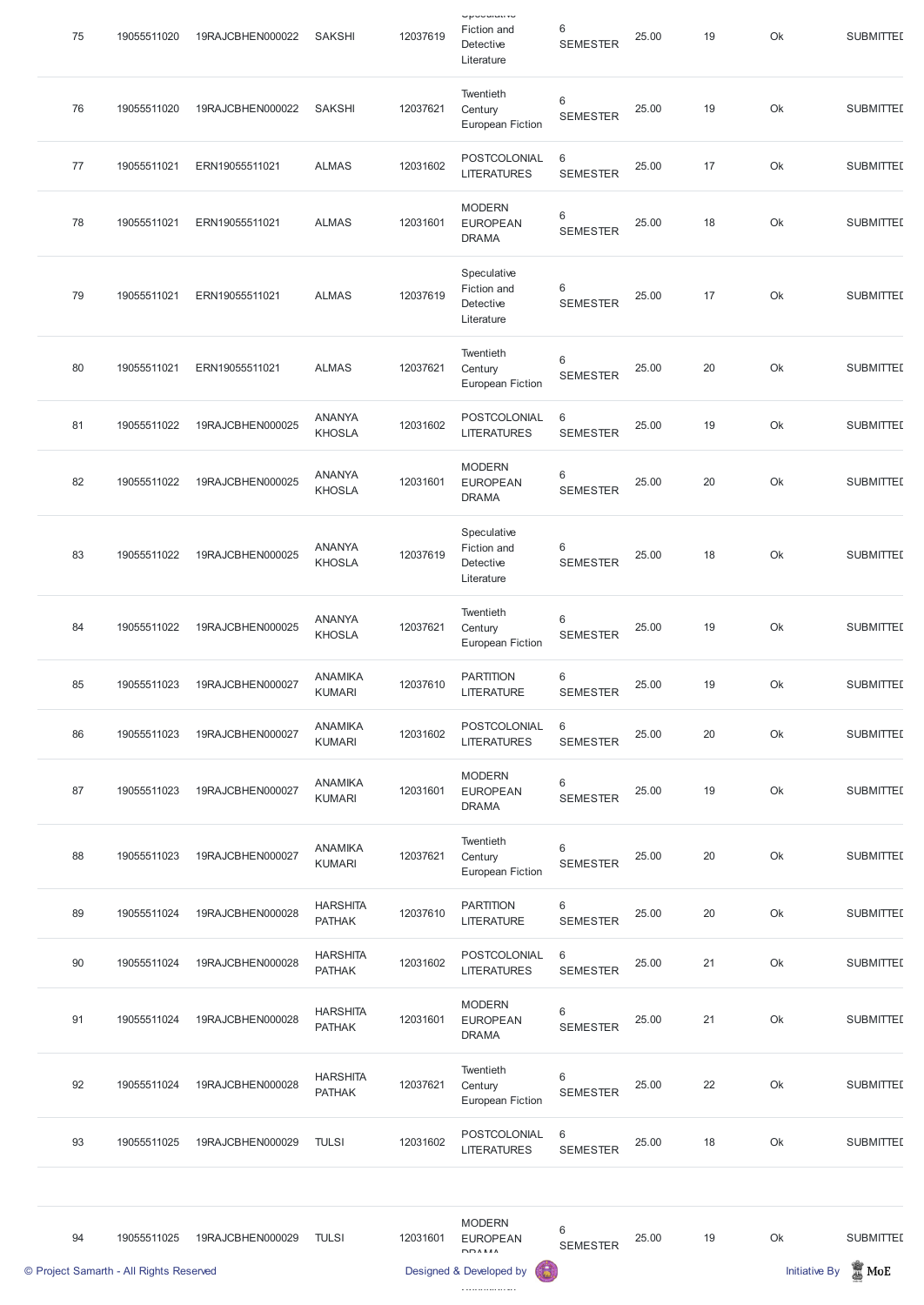| 95  | 19055511025 | 19RAJCBHEN000029 | <b>TULSI</b>                   | 12037619 | Upouuluu<br>Fiction and<br>Detective<br>Literature    | 6<br><b>SEMESTER</b>     | 25.00 | 17               | Ok | <b>SUBMITTED</b> |
|-----|-------------|------------------|--------------------------------|----------|-------------------------------------------------------|--------------------------|-------|------------------|----|------------------|
| 96  | 19055511025 | 19RAJCBHEN000029 | <b>TULSI</b>                   | 12037621 | Twentieth<br>Century<br><b>European Fiction</b>       | $\,6$<br><b>SEMESTER</b> | 25.00 | 17               | Ok | <b>SUBMITTED</b> |
| 97  | 19055511026 | 19RAJCBHEN000031 | <b>VARSHA</b>                  | 12037610 | <b>PARTITION</b><br><b>LITERATURE</b>                 | 6<br><b>SEMESTER</b>     | 25.00 | 19               | Ok | <b>SUBMITTED</b> |
| 98  | 19055511026 | 19RAJCBHEN000031 | <b>VARSHA</b>                  | 12031602 | POSTCOLONIAL<br><b>LITERATURES</b>                    | 6<br><b>SEMESTER</b>     | 25.00 | 17               | Ok | <b>SUBMITTED</b> |
| 99  | 19055511026 | 19RAJCBHEN000031 | <b>VARSHA</b>                  | 12031601 | <b>MODERN</b><br><b>EUROPEAN</b><br><b>DRAMA</b>      | 6<br><b>SEMESTER</b>     | 25.00 | 18               | Ok | <b>SUBMITTED</b> |
| 100 | 19055511026 | 19RAJCBHEN000031 | <b>VARSHA</b>                  | 12037621 | Twentieth<br>Century<br><b>European Fiction</b>       | 6<br><b>SEMESTER</b>     | 25.00 | 18               | Ok | <b>SUBMITTED</b> |
| 101 | 19055511027 | 19RAJCBHEN000032 | <b>SUSHMA</b><br><b>SINGH</b>  | 12037610 | <b>PARTITION</b><br><b>LITERATURE</b>                 | 6<br><b>SEMESTER</b>     | 25.00 | 12               | Ok | <b>SUBMITTED</b> |
| 102 | 19055511027 | 19RAJCBHEN000032 | <b>SUSHMA</b><br><b>SINGH</b>  | 12031602 | POSTCOLONIAL<br><b>LITERATURES</b>                    | 6<br><b>SEMESTER</b>     | 25.00 | 16               | Ok | <b>SUBMITTED</b> |
| 103 | 19055511027 | 19RAJCBHEN000032 | <b>SUSHMA</b><br><b>SINGH</b>  | 12031601 | <b>MODERN</b><br><b>EUROPEAN</b><br><b>DRAMA</b>      | 6<br><b>SEMESTER</b>     | 25.00 | 18               | Ok | <b>SUBMITTED</b> |
| 104 | 19055511027 | 19RAJCBHEN000032 | <b>SUSHMA</b><br><b>SINGH</b>  | 12037619 | Speculative<br>Fiction and<br>Detective<br>Literature | 6<br><b>SEMESTER</b>     | 25.00 | $\boldsymbol{7}$ | Ok | <b>SUBMITTED</b> |
| 105 | 19055511028 | 19RAJCBHEN000033 | <b>SAHIL</b>                   | 12031602 | POSTCOLONIAL<br><b>LITERATURES</b>                    | 6<br><b>SEMESTER</b>     | 25.00 | 14               | Ok | <b>SUBMITTED</b> |
| 106 | 19055511028 | 19RAJCBHEN000033 | <b>SAHIL</b>                   | 12031601 | <b>MODERN</b><br><b>EUROPEAN</b><br><b>DRAMA</b>      | $\,6$<br><b>SEMESTER</b> | 25.00 | 18               | Ok | <b>SUBMITTED</b> |
| 107 | 19055511028 | 19RAJCBHEN000033 | <b>SAHIL</b>                   | 12037619 | Speculative<br>Fiction and<br>Detective<br>Literature | 6<br><b>SEMESTER</b>     | 25.00 | 18               | Ok | <b>SUBMITTED</b> |
| 108 | 19055511028 | 19RAJCBHEN000033 | <b>SAHIL</b>                   | 12037621 | Twentieth<br>Century<br><b>European Fiction</b>       | $\,6$<br><b>SEMESTER</b> | 25.00 | $\mathbf 0$      | Ok | <b>SUBMITTED</b> |
| 109 | 19055511029 | 19RAJCBHEN000034 | <b>AKSHITA</b><br><b>VERMA</b> | 12031602 | POSTCOLONIAL<br><b>LITERATURES</b>                    | 6<br><b>SEMESTER</b>     | 25.00 | 18               | Ok | <b>SUBMITTED</b> |
| 110 | 19055511029 | 19RAJCBHEN000034 | <b>AKSHITA</b><br><b>VERMA</b> | 12031601 | <b>MODERN</b><br><b>EUROPEAN</b><br><b>DRAMA</b>      | $\,6$<br><b>SEMESTER</b> | 25.00 | 20               | Ok | <b>SUBMITTED</b> |

|     | © Project Samarth - All Rights Reserved |                  |                                |          | 6<br>Designed & Developed by                          |                                    |       |    | <b>Initiative By</b> | $\blacksquare$ MoE |
|-----|-----------------------------------------|------------------|--------------------------------|----------|-------------------------------------------------------|------------------------------------|-------|----|----------------------|--------------------|
| 114 | 19055511030                             | ERN19055511030   | <b>DOMNIC</b>                  | 12031601 | <b>MODERN</b><br><b>EUROPEAN</b><br><b>DDAMA</b>      | $6\phantom{1}6$<br><b>SEMESTER</b> | 25.00 | 19 | Ok                   | <b>SUBMITTED</b>   |
| 113 | 19055511030                             | ERN19055511030   | <b>DOMNIC</b>                  | 12031602 | POSTCOLONIAL<br><b>LITERATURES</b>                    | 6<br><b>SEMESTER</b>               | 25.00 | 20 | Ok                   | <b>SUBMITTED</b>   |
| 112 | 19055511029                             | 19RAJCBHEN000034 | <b>AKSHITA</b><br><b>VERMA</b> | 12037621 | Twentieth<br>Century<br><b>European Fiction</b>       | 6<br><b>SEMESTER</b>               | 25.00 | 19 | Ok                   | <b>SUBMITTED</b>   |
| 111 | 19055511029                             | 19RAJCBHEN000034 | <b>AKSHITA</b><br><b>VERMA</b> | 12037619 | Speculative<br>Fiction and<br>Detective<br>Literature | 6<br><b>SEMESTER</b>               | 25.00 | 20 | Ok                   | <b>SUBMITTED</b>   |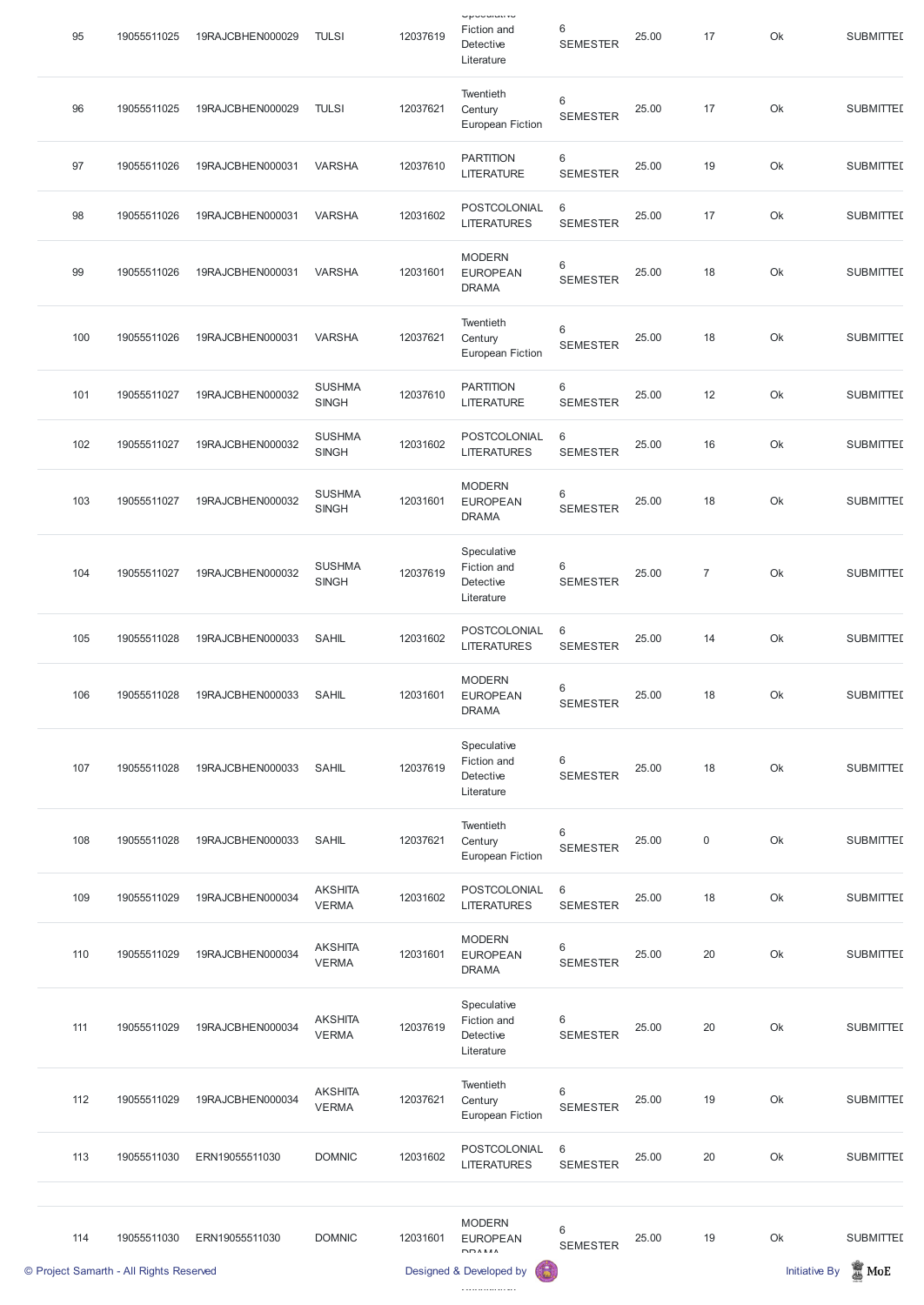|     | © Project Samarth - All Rights Reserved |                  |                                   |          | Designed & Developed by<br>熶                          |                                    |       |                  | <b>Initiative By</b> | $\blacksquare$ MoE |
|-----|-----------------------------------------|------------------|-----------------------------------|----------|-------------------------------------------------------|------------------------------------|-------|------------------|----------------------|--------------------|
| 133 | 19055511036                             | 19RAJCBHEN000042 | <b>BHOOMIKA</b><br><b>SINGHAL</b> | 12037610 | <b>PARTITION</b><br><b>LITERATURE</b>                 | 6<br><b>SEMESTER</b>               | 25.00 | 21               | Ok                   | <b>SUBMITTED</b>   |
| 132 | 19055511035                             | 19RAJCBHEN000041 | <b>UMANG</b><br><b>JINDAL</b>     | 12037619 | Speculative<br>Fiction and<br>Detective<br>Literature | 6<br><b>SEMESTER</b>               | 25.00 | 16               | Ok                   | <b>SUBMITTED</b>   |
| 131 | 19055511035                             | 19RAJCBHEN000041 | <b>UMANG</b><br><b>JINDAL</b>     | 12031601 | <b>MODERN</b><br><b>EUROPEAN</b><br><b>DRAMA</b>      | $6\phantom{1}$<br><b>SEMESTER</b>  | 25.00 | 18               | Ok                   | <b>SUBMITTED</b>   |
| 130 | 19055511035                             | 19RAJCBHEN000041 | <b>UMANG</b><br><b>JINDAL</b>     | 12031602 | POSTCOLONIAL<br><b>LITERATURES</b>                    | $6\,$<br><b>SEMESTER</b>           | 25.00 | 17               | Ok                   | <b>SUBMITTED</b>   |
| 129 | 19055511035                             | 19RAJCBHEN000041 | <b>UMANG</b><br><b>JINDAL</b>     | 12037610 | <b>PARTITION</b><br><b>LITERATURE</b>                 | $6\phantom{1}$<br><b>SEMESTER</b>  | 25.00 | 17               | Ok                   | <b>SUBMITTED</b>   |
| 128 | 19055511034                             | 19RAJCBHEN000040 | <b>TOSHIKA</b><br><b>GUPTA</b>    | 12037621 | Twentieth<br>Century<br><b>European Fiction</b>       | 6<br><b>SEMESTER</b>               | 25.00 | 19               | Ok                   | <b>SUBMITTED</b>   |
| 127 | 19055511034                             | 19RAJCBHEN000040 | <b>TOSHIKA</b><br><b>GUPTA</b>    | 12037619 | Speculative<br>Fiction and<br>Detective<br>Literature | 6<br><b>SEMESTER</b>               | 25.00 | 16               | Ok                   | <b>SUBMITTED</b>   |
| 126 | 19055511034                             | 19RAJCBHEN000040 | <b>TOSHIKA</b><br><b>GUPTA</b>    | 12031601 | <b>MODERN</b><br><b>EUROPEAN</b><br><b>DRAMA</b>      | 6<br><b>SEMESTER</b>               | 25.00 | 20               | Ok                   | <b>SUBMITTED</b>   |
| 125 | 19055511034                             | 19RAJCBHEN000040 | <b>TOSHIKA</b><br><b>GUPTA</b>    | 12031602 | POSTCOLONIAL<br><b>LITERATURES</b>                    | $6\phantom{1}$<br><b>SEMESTER</b>  | 25.00 | 17               | Ok                   | <b>SUBMITTED</b>   |
| 124 | 19055511033                             | 19RAJCBHEN000038 | <b>SRISHTI</b><br><b>ARORA</b>    | 12037621 | Twentieth<br>Century<br><b>European Fiction</b>       | $\,6\,$<br><b>SEMESTER</b>         | 25.00 | 17               | Ok                   | <b>SUBMITTED</b>   |
| 123 | 19055511033                             | 19RAJCBHEN000038 | <b>SRISHTI</b><br><b>ARORA</b>    | 12037619 | Speculative<br>Fiction and<br>Detective<br>Literature | $6\,$<br><b>SEMESTER</b>           | 25.00 | 19               | Ok                   | <b>SUBMITTED</b>   |
| 122 | 19055511033                             | 19RAJCBHEN000038 | <b>SRISHTI</b><br><b>ARORA</b>    | 12031601 | <b>MODERN</b><br><b>EUROPEAN</b><br><b>DRAMA</b>      | $6\phantom{1}$<br><b>SEMESTER</b>  | 25.00 | 20               | Ok                   | <b>SUBMITTED</b>   |
| 121 | 19055511033                             | 19RAJCBHEN000038 | <b>SRISHTI</b><br><b>ARORA</b>    | 12031602 | POSTCOLONIAL<br><b>LITERATURES</b>                    | $6\phantom{1}6$<br><b>SEMESTER</b> | 25.00 | 18               | Ok                   | <b>SUBMITTED</b>   |
| 120 | 19055511031                             | ERN19055511031   | <b>PARUL</b><br><b>KUNDAL</b>     | 12037621 | Twentieth<br>Century<br><b>European Fiction</b>       | 6<br><b>SEMESTER</b>               | 25.00 | $\boldsymbol{0}$ | Ok                   | <b>SUBMITTED</b>   |
| 119 | 19055511031                             | ERN19055511031   | <b>PARUL</b><br><b>KUNDAL</b>     | 12037619 | Speculative<br>Fiction and<br>Detective<br>Literature | 6<br><b>SEMESTER</b>               | 25.00 | $\boldsymbol{0}$ | Ok                   | <b>SUBMITTED</b>   |
| 118 | 19055511031                             | ERN19055511031   | <b>PARUL</b><br><b>KUNDAL</b>     | 12031601 | <b>MODERN</b><br><b>EUROPEAN</b><br><b>DRAMA</b>      | 6<br><b>SEMESTER</b>               | 25.00 | $\boldsymbol{0}$ | Ok                   | <b>SUBMITTED</b>   |
| 117 | 19055511031                             | ERN19055511031   | <b>PARUL</b><br><b>KUNDAL</b>     | 12031602 | POSTCOLONIAL<br><b>LITERATURES</b>                    | $6\,$<br><b>SEMESTER</b>           | 25.00 | $\boldsymbol{0}$ | Ok                   | <b>SUBMITTED</b>   |
| 116 | 19055511030                             | ERN19055511030   | <b>DOMNIC</b>                     | 12037621 | Twentieth<br>Century<br><b>European Fiction</b>       | $\,6\,$<br><b>SEMESTER</b>         | 25.00 | 19               | Ok                   | <b>SUBMITTED</b>   |
| 115 | 19055511030                             | ERN19055511030   | <b>DOMNIC</b>                     | 12037619 | Upouuluuv<br>Fiction and<br>Detective<br>Literature   | 6<br><b>SEMESTER</b>               | 25.00 | 18               | Ok                   | <b>SUBMITTED</b>   |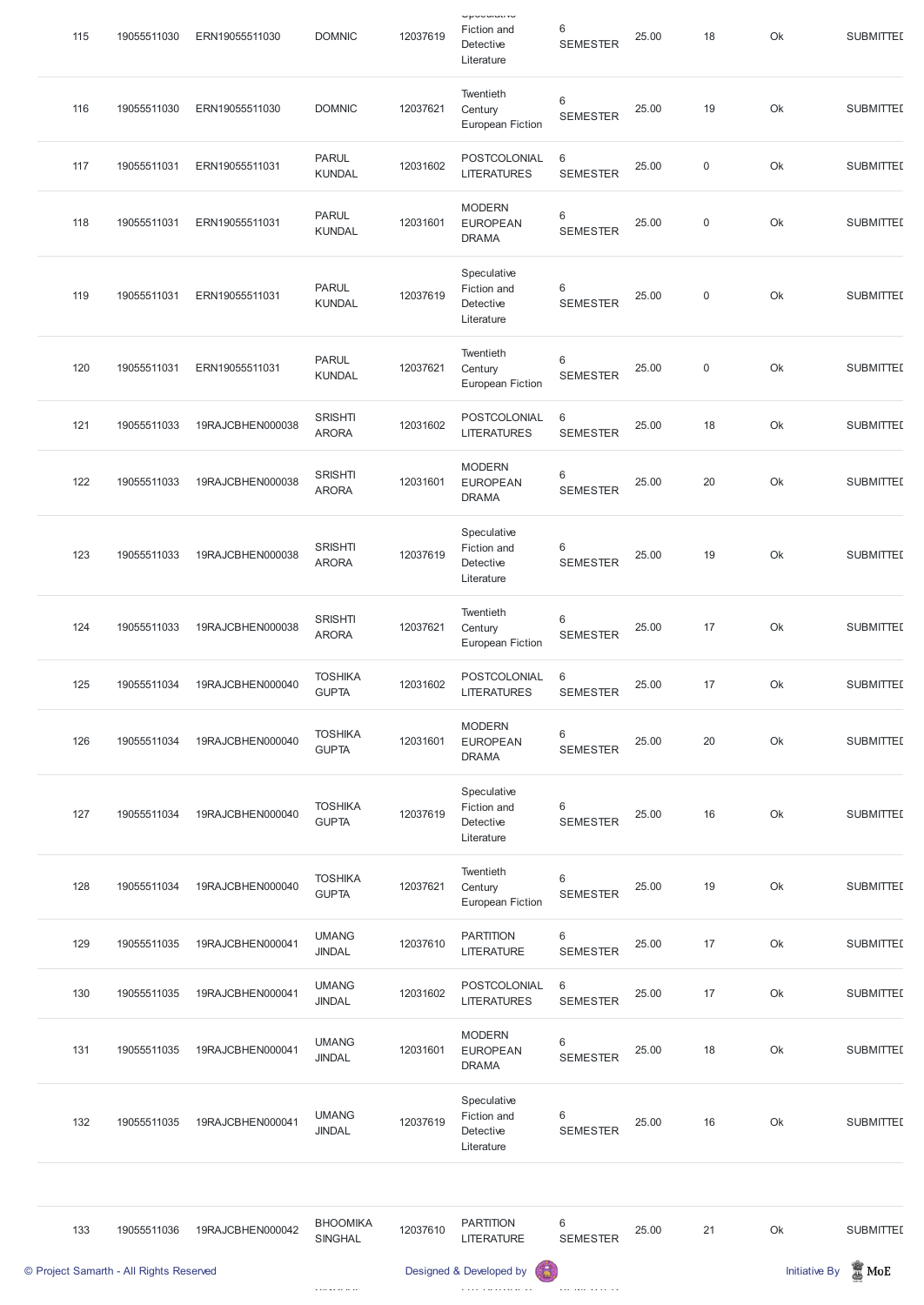|                                         |             |                  | $\cup \mathsf{H} \mathsf{V} \cup \mathsf{H} \mathsf{H} \mathsf{V} \mathsf{H}$ |          | ----------                                            | ---------                          |       |    |                      |                  |
|-----------------------------------------|-------------|------------------|-------------------------------------------------------------------------------|----------|-------------------------------------------------------|------------------------------------|-------|----|----------------------|------------------|
| 135                                     | 19055511036 | 19RAJCBHEN000042 | <b>BHOOMIKA</b><br><b>SINGHAL</b>                                             | 12031601 | <b>MODERN</b><br><b>EUROPEAN</b><br><b>DRAMA</b>      | 6<br><b>SEMESTER</b>               | 25.00 | 20 | Ok                   | <b>SUBMITTED</b> |
| 136                                     | 19055511036 | 19RAJCBHEN000042 | <b>BHOOMIKA</b><br><b>SINGHAL</b>                                             | 12037619 | Speculative<br>Fiction and<br>Detective<br>Literature | 6<br><b>SEMESTER</b>               | 25.00 | 19 | Ok                   | <b>SUBMITTED</b> |
| 137                                     | 19055511037 | ERN19055511037   | <b>TENZIN</b><br><b>KARDOL</b>                                                | 12031602 | POSTCOLONIAL<br><b>LITERATURES</b>                    | $6\phantom{1}6$<br><b>SEMESTER</b> | 25.00 | 20 | Ok                   | <b>SUBMITTED</b> |
| 138                                     | 19055511037 | ERN19055511037   | <b>TENZIN</b><br><b>KARDOL</b>                                                | 12031601 | <b>MODERN</b><br><b>EUROPEAN</b><br><b>DRAMA</b>      | 6<br><b>SEMESTER</b>               | 25.00 | 20 | Ok                   | <b>SUBMITTED</b> |
| 139                                     | 19055511037 | ERN19055511037   | <b>TENZIN</b><br><b>KARDOL</b>                                                | 12037619 | Speculative<br>Fiction and<br>Detective<br>Literature | 6<br><b>SEMESTER</b>               | 25.00 | 19 | Ok                   | <b>SUBMITTED</b> |
| 140                                     | 19055511037 | ERN19055511037   | <b>TENZIN</b><br><b>KARDOL</b>                                                | 12037621 | Twentieth<br>Century<br><b>European Fiction</b>       | 6<br><b>SEMESTER</b>               | 25.00 | 19 | Ok                   | <b>SUBMITTED</b> |
| 141                                     | 19055511038 | 19RAJCBHEN000043 | <b>SAURAV</b><br><b>SINGH</b><br><b>MEENA</b>                                 | 12031602 | POSTCOLONIAL<br><b>LITERATURES</b>                    | $6\phantom{1}6$<br><b>SEMESTER</b> | 25.00 | 16 | Ok                   | <b>SUBMITTED</b> |
| 142                                     | 19055511038 | 19RAJCBHEN000043 | <b>SAURAV</b><br><b>SINGH</b><br><b>MEENA</b>                                 | 12031601 | <b>MODERN</b><br><b>EUROPEAN</b><br><b>DRAMA</b>      | 6<br><b>SEMESTER</b>               | 25.00 | 18 | Ok                   | <b>SUBMITTED</b> |
| 143                                     | 19055511038 | 19RAJCBHEN000043 | <b>SAURAV</b><br><b>SINGH</b><br><b>MEENA</b>                                 | 12037619 | Speculative<br>Fiction and<br>Detective<br>Literature | 6<br><b>SEMESTER</b>               | 25.00 | 17 | Ok                   | <b>SUBMITTED</b> |
| 144                                     | 19055511038 | 19RAJCBHEN000043 | <b>SAURAV</b><br><b>SINGH</b><br><b>MEENA</b>                                 | 12037621 | Twentieth<br>Century<br><b>European Fiction</b>       | 6<br><b>SEMESTER</b>               | 25.00 | 17 | Ok                   | <b>SUBMITTED</b> |
| 145                                     | 19055511039 | ERN19055511039   | <b>PRIYANSHA</b><br><b>GOEL</b>                                               | 12031601 | <b>MODERN</b><br><b>EUROPEAN</b><br><b>DRAMA</b>      | 6<br><b>SEMESTER</b>               | 25.00 | 20 | Ok                   | <b>SUBMITTED</b> |
| 146                                     | 19055511039 | ERN19055511039   | <b>PRIYANSHA</b><br><b>GOEL</b>                                               | 12031602 | POSTCOLONIAL<br><b>LITERATURES</b>                    | $\,6\,$<br><b>SEMESTER</b>         | 25.00 | 14 | Ok                   | <b>SUBMITTED</b> |
| 147                                     | 19055511039 | ERN19055511039   | <b>PRIYANSHA</b><br><b>GOEL</b>                                               | 12037619 | Speculative<br>Fiction and<br>Detective<br>Literature | 6<br><b>SEMESTER</b>               | 25.00 | 18 | Ok                   | <b>SUBMITTED</b> |
| 148                                     | 19055511039 | ERN19055511039   | <b>PRIYANSHA</b><br><b>GOEL</b>                                               | 12037621 | Twentieth<br>Century<br><b>European Fiction</b>       | 6<br><b>SEMESTER</b>               | 25.00 | 18 | Ok                   | <b>SUBMITTED</b> |
| 149                                     | 19055511040 | 19RAJCBHEN000045 | <b>NIKHIL</b>                                                                 | 12031602 | POSTCOLONIAL<br><b>LITERATURES</b>                    | $6\phantom{1}6$<br><b>SEMESTER</b> | 25.00 | 19 | Ok                   | <b>SUBMITTED</b> |
| 150                                     | 19055511040 | 19RAJCBHEN000045 | <b>NIKHIL</b>                                                                 | 12031601 | <b>MODERN</b><br><b>EUROPEAN</b><br><b>DRAMA</b>      | 6<br><b>SEMESTER</b>               | 25.00 | 20 | Ok                   | <b>SUBMITTED</b> |
| 151                                     | 19055511040 | 19RAJCBHEN000045 | <b>NIKHIL</b>                                                                 | 12037619 | Speculative<br>Fiction and<br>Detective<br>Literature | 6<br><b>SEMESTER</b>               | 25.00 | 19 | Ok                   | <b>SUBMITTED</b> |
| 152                                     | 19055511040 | 19RAJCBHEN000045 | <b>NIKHIL</b>                                                                 | 12037621 | Twentieth<br>Century<br>European Eistian              | 6<br><b>SEMESTER</b>               | 25.00 | 20 | Ok                   | <b>SUBMITTED</b> |
| © Project Samarth - All Rights Reserved |             |                  |                                                                               |          | Designed & Developed by                               |                                    |       |    | <b>Initiative By</b> | $\mathbf{N}$ MoE |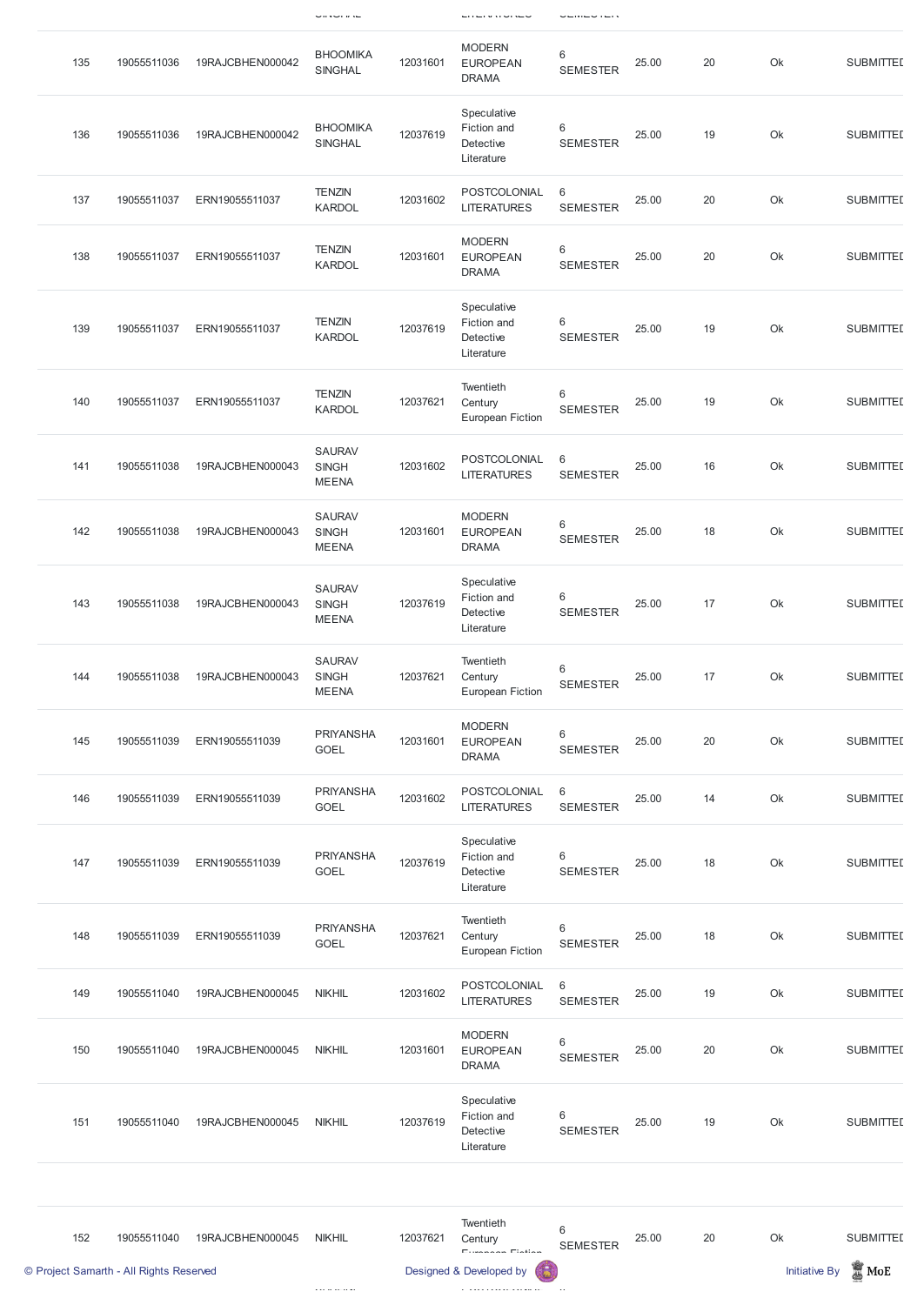| 154 |             |                  |                                 |          |                                                       |                          |       |    |    |                  |
|-----|-------------|------------------|---------------------------------|----------|-------------------------------------------------------|--------------------------|-------|----|----|------------------|
|     | 19055511043 | 19RAJCBHEN000050 | <b>SHALINI</b><br><b>SHARMA</b> | 12031601 | <b>MODERN</b><br><b>EUROPEAN</b><br><b>DRAMA</b>      | 6<br><b>SEMESTER</b>     | 25.00 | 18 | Ok | <b>SUBMITTED</b> |
| 155 | 19055511043 | 19RAJCBHEN000050 | <b>SHALINI</b><br><b>SHARMA</b> | 12037619 | Speculative<br>Fiction and<br>Detective<br>Literature | 6<br><b>SEMESTER</b>     | 25.00 | 18 | Ok | <b>SUBMITTED</b> |
| 156 | 19055511043 | 19RAJCBHEN000050 | <b>SHALINI</b><br><b>SHARMA</b> | 12037621 | Twentieth<br>Century<br><b>European Fiction</b>       | 6<br><b>SEMESTER</b>     | 25.00 | 19 | Ok | <b>SUBMITTED</b> |
| 157 | 19055511044 | 19RAJCBHEN000052 | <b>ASHNA</b><br><b>RAZDAN</b>   | 12031602 | POSTCOLONIAL<br><b>LITERATURES</b>                    | 6<br><b>SEMESTER</b>     | 25.00 | 18 | Ok | <b>SUBMITTED</b> |
| 158 | 19055511044 | 19RAJCBHEN000052 | <b>ASHNA</b><br><b>RAZDAN</b>   | 12031601 | <b>MODERN</b><br><b>EUROPEAN</b><br><b>DRAMA</b>      | 6<br><b>SEMESTER</b>     | 25.00 | 20 | Ok | <b>SUBMITTED</b> |
| 159 | 19055511044 | 19RAJCBHEN000052 | <b>ASHNA</b><br><b>RAZDAN</b>   | 12037619 | Speculative<br>Fiction and<br>Detective<br>Literature | 6<br><b>SEMESTER</b>     | 25.00 | 17 | Ok | <b>SUBMITTED</b> |
| 160 | 19055511044 | 19RAJCBHEN000052 | <b>ASHNA</b><br><b>RAZDAN</b>   | 12037621 | Twentieth<br>Century<br>European Fiction              | 6<br><b>SEMESTER</b>     | 25.00 | 20 | Ok | <b>SUBMITTED</b> |
| 161 | 19055511045 | 19RAJCBHEN000053 | <b>GAUTAM</b><br><b>DAHIYA</b>  | 12031602 | POSTCOLONIAL<br><b>LITERATURES</b>                    | 6<br><b>SEMESTER</b>     | 25.00 | 18 | Ok | <b>SUBMITTED</b> |
| 162 | 19055511045 | 19RAJCBHEN000053 | <b>GAUTAM</b><br><b>DAHIYA</b>  | 12031601 | <b>MODERN</b><br><b>EUROPEAN</b><br><b>DRAMA</b>      | 6<br><b>SEMESTER</b>     | 25.00 | 18 | Ok | <b>SUBMITTED</b> |
| 163 | 19055511045 | 19RAJCBHEN000053 | <b>GAUTAM</b><br><b>DAHIYA</b>  | 12037619 | Speculative<br>Fiction and<br>Detective<br>Literature | 6<br><b>SEMESTER</b>     | 25.00 | 17 | Ok | <b>SUBMITTED</b> |
| 164 | 19055511045 | 19RAJCBHEN000053 | <b>GAUTAM</b><br><b>DAHIYA</b>  | 12037621 | Twentieth<br>Century<br><b>European Fiction</b>       | 6<br><b>SEMESTER</b>     | 25.00 | 17 | Ok | <b>SUBMITTED</b> |
| 165 | 19055511046 | 19RAJCBHEN000054 | <b>AKASH</b><br><b>CHAUHAN</b>  | 12031602 | POSTCOLONIAL<br><b>LITERATURES</b>                    | $6\,$<br><b>SEMESTER</b> | 25.00 | 18 | Ok | <b>SUBMITTED</b> |
| 166 | 19055511046 | 19RAJCBHEN000054 | <b>AKASH</b><br>CHAUHAN         | 12031601 | <b>MODERN</b><br><b>EUROPEAN</b><br><b>DRAMA</b>      | 6<br><b>SEMESTER</b>     | 25.00 | 19 | Ok | <b>SUBMITTED</b> |
| 167 | 19055511046 | 19RAJCBHEN000054 | <b>AKASH</b><br><b>CHAUHAN</b>  | 12037619 | Speculative<br>Fiction and<br>Detective<br>Literature | 6<br><b>SEMESTER</b>     | 25.00 | 16 | Ok | <b>SUBMITTED</b> |
| 168 | 19055511046 | 19RAJCBHEN000054 | <b>AKASH</b><br><b>CHAUHAN</b>  | 12037621 | Twentieth<br>Century<br><b>European Fiction</b>       | 6<br><b>SEMESTER</b>     | 25.00 | 16 | Ok | <b>SUBMITTED</b> |
| 169 | 19055511047 | 19RAJCBHEN000055 | <b>KRISHNA</b><br><b>KUMARI</b> | 12031602 | POSTCOLONIAL<br><b>LITERATURES</b>                    | 6<br><b>SEMESTER</b>     | 25.00 | 17 | Ok | <b>SUBMITTED</b> |
| 170 | 19055511047 | 19RAJCBHEN000055 | <b>KRISHNA</b><br><b>KUMARI</b> | 12031601 | <b>MODERN</b><br><b>EUROPEAN</b><br><b>DRAMA</b>      | 6<br><b>SEMESTER</b>     | 25.00 | 20 | Ok | <b>SUBMITTED</b> |